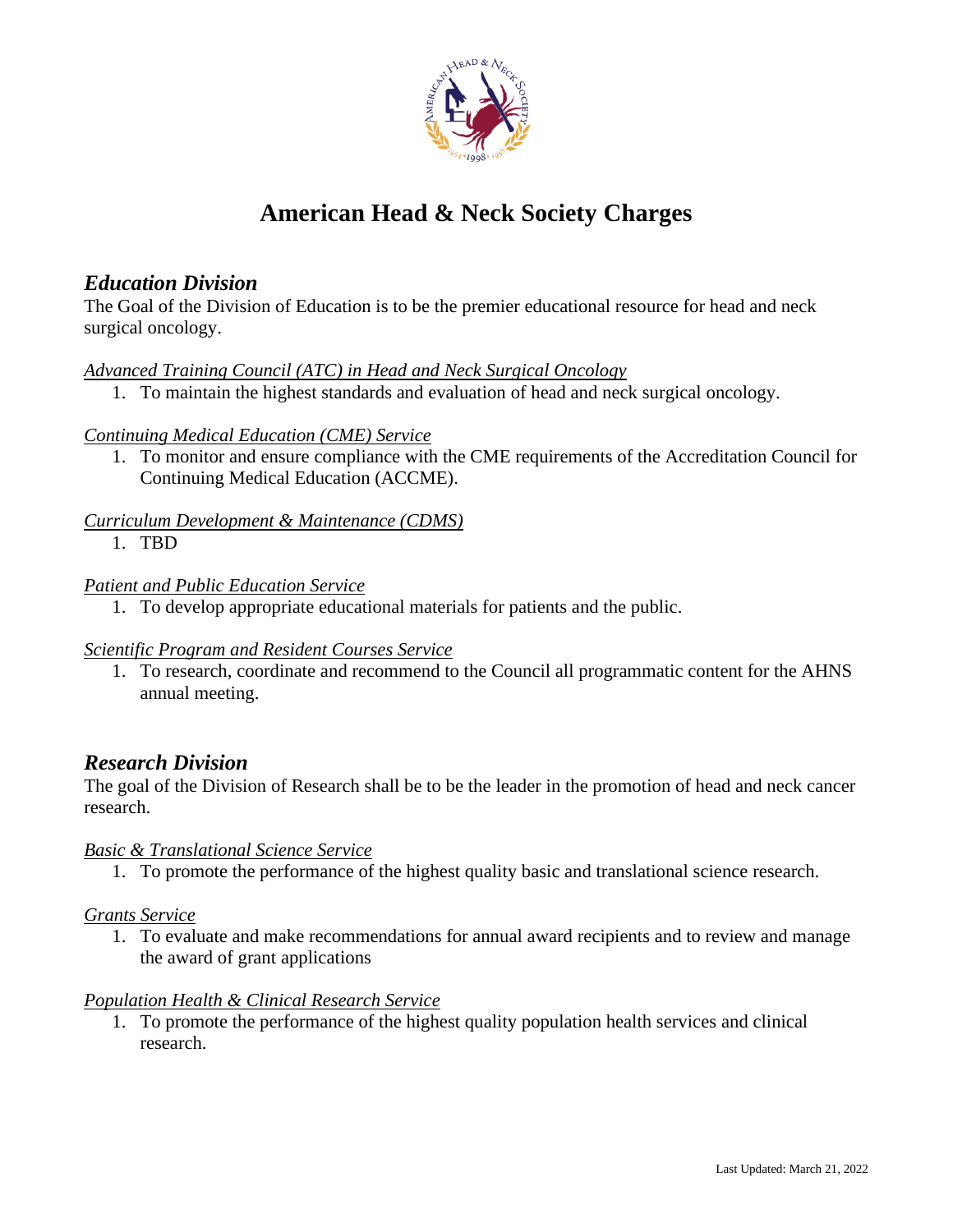# *Patient Care Division*

The goal of the Division of Patient Care shall be to oversee all patient-care-related activities, including quality of care, outcomes, guidelines, and position statements.

#### *Cancer Prevention Service*

1. To develop, facilitate the implementation of, and participate in programs directed toward the prevention and early detection of head and neck cancers and to cooperate with national and international organizations in these efforts.

#### *Practice Guidelines & Position Statements Service*

1. To provide leadership in the development and documentation of appropriate methods of treatment and care for patients with cancers of the head and neck and to identify and address topics of imminent concern for patients, caregivers, and practitioners of head and neck oncology.

#### *Survivorship, Supportive Care & Rehabilitation Service*

1. To promote research into survivorship issues and develop evidence-based guidelines for survivorship and supportive care and rehabilitation.

#### *Value & Quality of Care Service*

1. To formulate quality of care standards for patients with head and neck neoplasms; promote compliance with these standards as a framework for the measurement of quality head and neck care; disseminate these standards to the Fellowship of the Society; and provide AHNS representation to the applicable committees of other head and neck medical societies that are charged with the development of specialty specific quality standards upon which pay-forperformance benchmarks may be based.

# *Administration Division*

The goal of the Division of Administration shall be to oversee all the administrative functions of the Society so as to facilitate the execution of the goals and objectives of the Divisions and Sections.

#### *Constitution & Bylaws Service*

1. To review, evaluate, and maintain an accurate and ethical Constitution and Bylaws for the Society.

#### *Development Service*

1. To focus on building and strengthening relationships with industry and corporate colleagues and educating them on the importance of AHNS educational and clinical missions and to establish goals and procedures for AHNS development and fundraising that are definable and consistent.

#### *Ethics & Professionalism Service*

1. To maintain the highest standards for ethical conduct of AHNS leadership, members and the Society.

#### *Finance Service*

1. To maintain and improve the financial stability and growth of the Society and to evaluate the accuracy of the Treasurer's report, Foundation report, and transfers among AHNS accounts.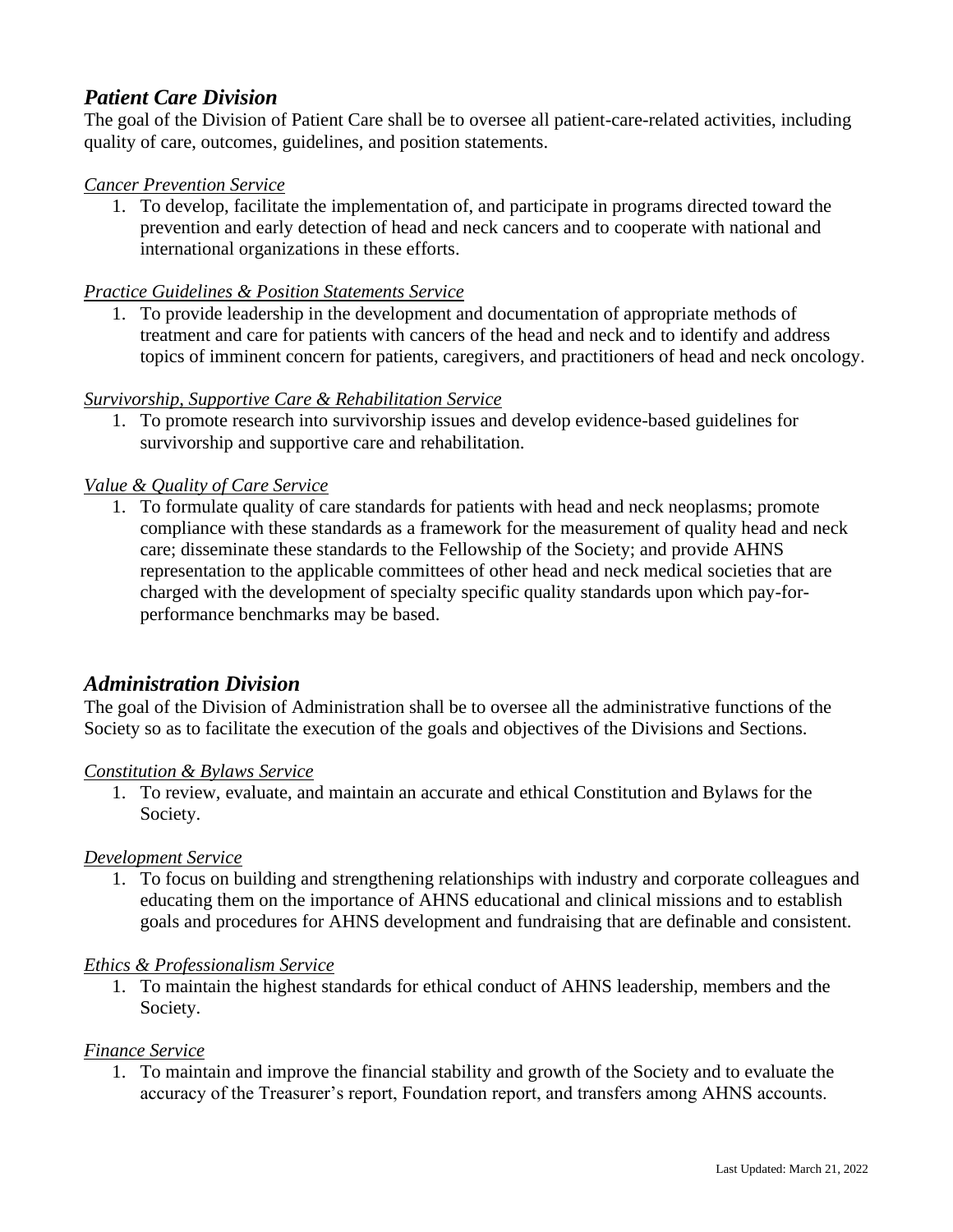#### *History Service*

1. To provide an historical perspective of the Society and head and neck oncology and its leadership.

#### *Nominating Service*

1. To identify and nominate current and future leadership in the Society to enhance its Mission.

#### *Publications & Awards Service*

1. To evaluate manuscripts submitted for awards to be given at the annual meeting of the AHNS.

#### *Website & Social Media Service*

1. To recommend and implement newer methods to optimize communication or dissemination of information within the organization.

## *Diversity, Equity & Inclusion Division*

The goals of this Division are TBD.

#### *Diversity Service*

1. To promote recognition and promotion of diverse representation.

#### *Global Outreach Service*

1. To develop and promote humanitarian outreach activities in head and neck oncology worldwide.

#### *International Service*

1. To serve as an interface between the Society and our international colleagues and to facilitate our mission of patient care, education and research for patients around the world suffering from head and neck cancer.

#### *Membership & Credentials Service*

1. To review, evaluate and maintain the highest standards of AHNS membership and to maximize member engagement.

#### *Women in AHNS Service*

1. To inspire, support and enable women head and neck surgeons to achieve their professional and personal goals.

#### *Young Members Service*

1. To provide mentorship and networking opportunities to help young Society members with career development. This Service should consist of at least three Active Fellows.